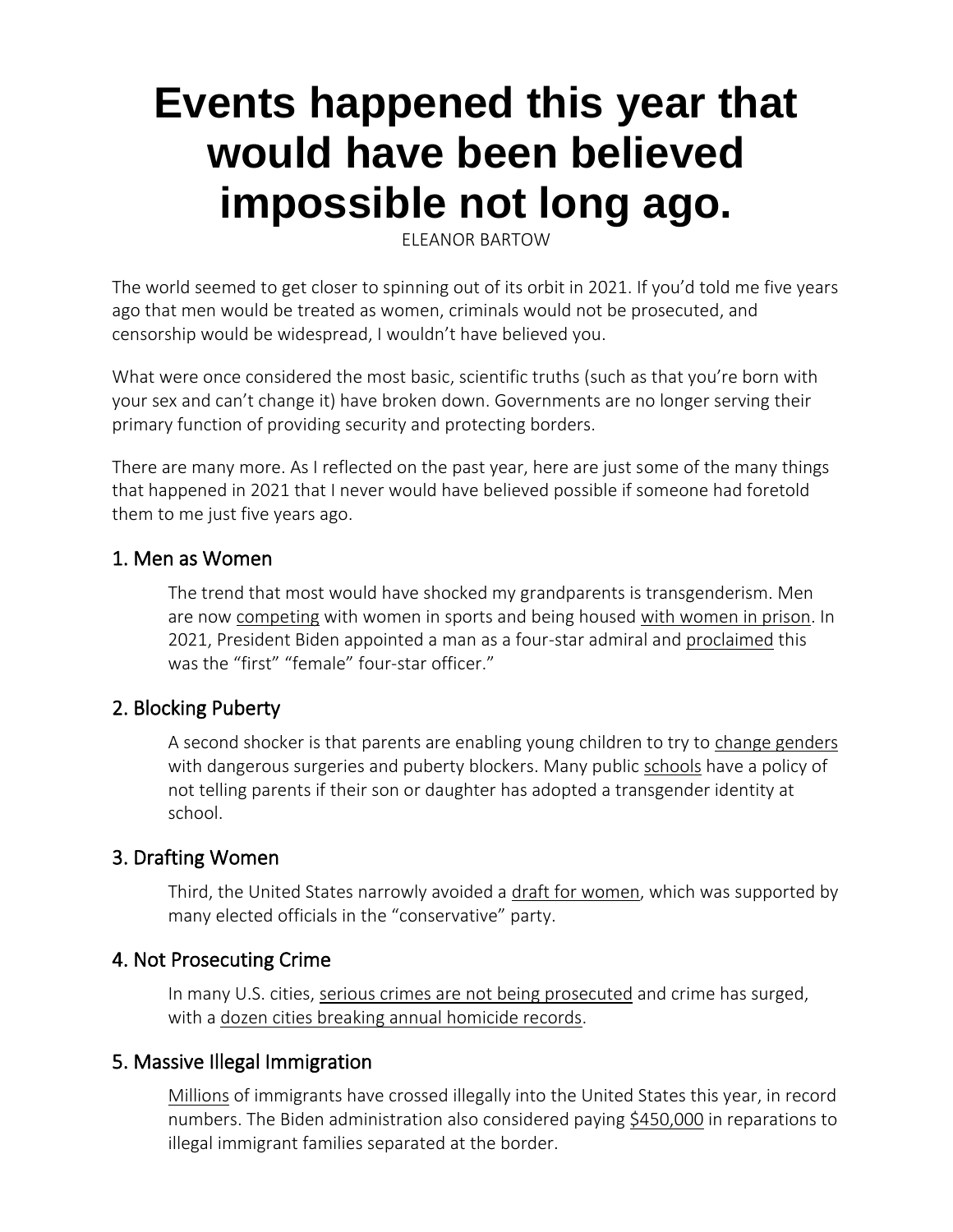## 6. Widespread Censorship

The former president of the United States is still banned from [Facebook](https://about.fb.com/news/2021/06/facebook-response-to-oversight-board-recommendations-trump/) and [Twitter.](https://blog.twitter.com/en_us/topics/company/2020/suspension) Big Tech [censors](https://www.newsbusters.org/blogs/free-speech/brian-bradley/2021/12/16/12-worst-cases-big-tech-censorship-2021) debate on the most important topics of the day. Comedians [can't](https://www.wsj.com/articles/the-woke-joke-free-speech-comedy-polarization-censorship-dave-chappelle-netflix-chesterton-11636473581)  [make jokes.](https://www.wsj.com/articles/the-woke-joke-free-speech-comedy-polarization-censorship-dave-chappelle-netflix-chesterton-11636473581)

## 7. Parents Labeled Terrorists

Parents were labeled ["domestic terrorists" by the Biden Justice Department](https://thefederalist.com/2021/10/06/across-america-parents-refuse-to-be-intimidated-by-bidens-attorney-general-labeling-them-domestic-terrorists/) for showing up at school board meetings with complaints. Schools aren't [telling](https://nypost.com/2021/08/05/teachers-union-sues-mom-over-requests-for-crt-curriculum-info/) parents what they teach and politicians are [denying](https://thefederalist.com/2021/11/10/leftists-deny-critical-race-theory-exists-because-they-dont-want-parents-to-have-a-target/) the obvious – young children are being taught, using public funds and institutions, that their country is racist.

# 8. President's Mental Abilities Doubted

President Biden misspeaks [regularly,](https://thefederalist.com/2021/12/16/12-times-joe-biden-completely-made-up-stories-lied-or-said-something-crazy/) to the point that many commentators doubt he's really the one running the country.

# 9. Asking Athletes for Advice

People turn to [athletes](https://www.bloomberg.com/opinion/articles/2021-10-02/lebron-james-vaccination-status-he-has-been-far-too-reticent) and actors more and more for their advice and opinions as many other societal leaders seem to have abdicated their duties to lead.

# 10. Record Debt and Inflation

With record U.S. [national debt,](https://money.cnn.com/2011/09/05/news/economy/national_debt_faq/index.htm) the money supply increased by [more than a third](https://www.wsj.com/articles/monetary-bathtub-overflowing-inflation-drain-transitory-11634847429) in 18 months. The United States is experiencing the worst inflation in [40 years.](https://www.npr.org/2021/12/11/1063337585/the-us-is-seeing-the-worst-monthly-inflation-numbers-in-40-years) Energy prices are up, and one of the bigger events of the year was in May, when the main pipeline carrying gasoline to the East Coast was shut down due to a cyberattack.

# 11. Covid Restrictions Continue and Some Increase

Initially sold as "two weeks to slow the spread," lockdowns, mask, and vaccine mandates continue two years since COVID-19 started. Some U.S. cities such as Los Angeles, New York, and Washington D.C. are now segregating people from public places to penalize their independent assessment of their medical risks.

# 12. Major Scientific Advances Not Celebrated

Every year brings some surprises and new scientific advances, but this year, living in a time of such great division in society, these breakthroughs were not universally celebrated.

Surely the greatest impact of science this year was the widespread rollout of COVID-19 vaccines. Thankfully, the vaccines have saved countless lives. But many had hoped they would mean life could return to normal; instead, lockdowns and mask mandates continue, and vaccines have become yet another point of division, with the vaccinated pitted against the unvaccinated.